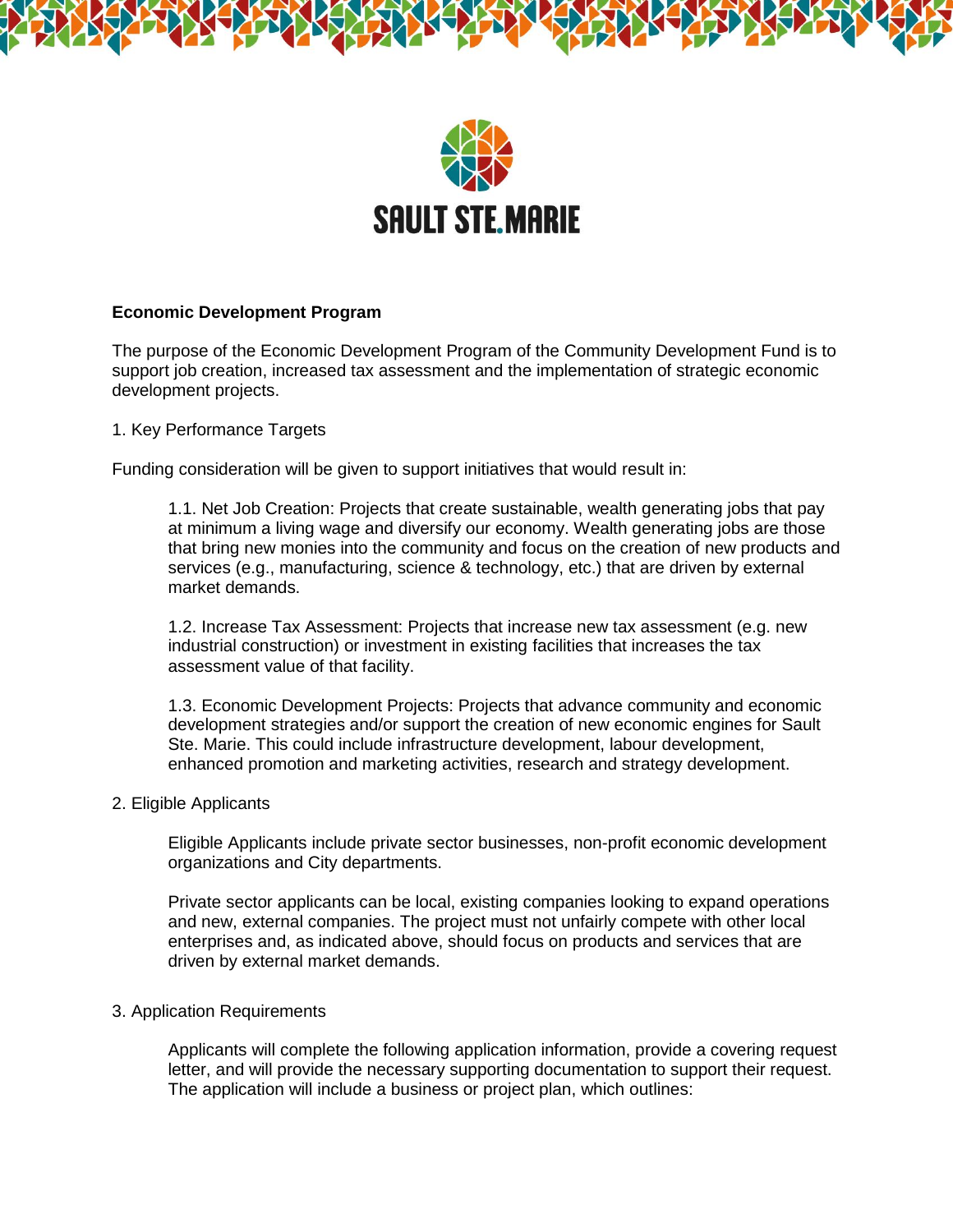- 3.1. Applicant Information
	- Legal name of business/organization
	- Names of Officers, Directors & Principals
	- History of Organization
	- Organization mandate
	- Key contact for initiative
	- Contributing partners
	- References
	- 3.2. Project Information
		- Project description
		- Objectives
		- Performance targets
		- Impacts and Limitations of Project
		- Methodology and timing (including key dates for progress reports and final report to Council)
	- 3.3. Costs and Financing
		- Detailed project costs
		- Financing arrangements (e.g., equity, loans, etc.) and funding partners
		- In-kind contributions
		- Balance, Financial Statements, Cash flow projections (historical and projected), where appropriate
		- Demonstrated need for assistance and supporting documentation and applications to other government assistance programs, etc.
	- 3.4 Economic Benefits
		- Description of how the project promotes economic growth and diversification
		- Projected job creation
		- Potential for tax assessment increase
		- Other economic and community benefits
	- 3.5 Community Benefits
		- How the project compliments other local initiatives
		- Impact on the community as a whole

After receiving the Application requirements, City staff may request further information and clarification from the proponent.

For processing, all applications will be sent to: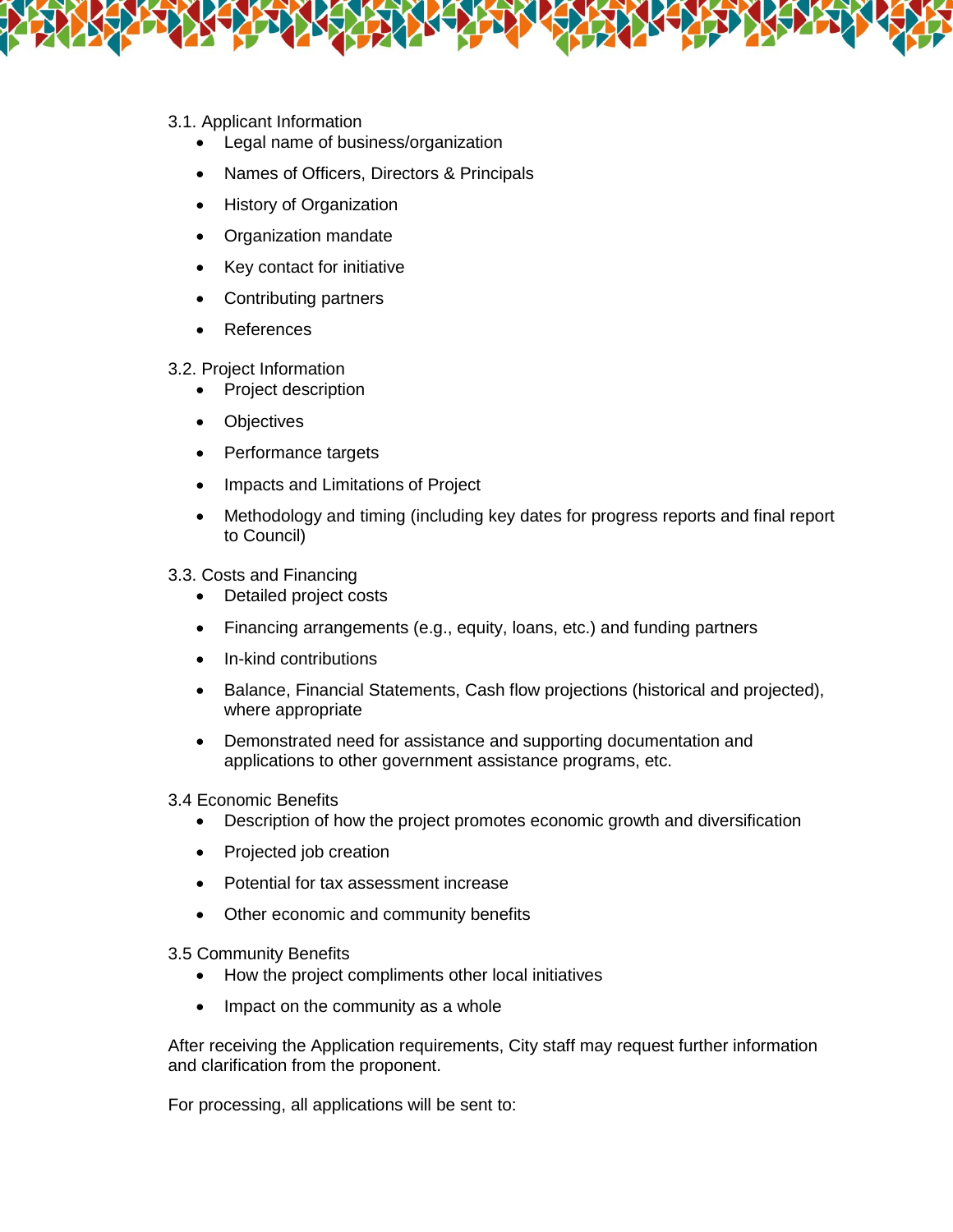

Tom Vair Deputy CAO, Community Development & Enterprise Services 99 Foster Drive, Second Level Sault Ste. Marie, ON P6A 5X6 Telephone enquiries: (705) 759-5308 E-mail: t.vair@cityssm.on.ca

# 4. Process for Evaluating Proposals

4.1. The Community Development & Enterprise Services Department will provide the resources to support the intake of applications and support the proponent(s) in the development of their proposal.

4.2. The City Finance and Legal Department, through the CD&ES, will provide recommendations regarding economic resources available and related concerns (e.g., due diligence collaboration, risk management, Municipal Act, etc.)

4.3. Once an application has been deemed eligible and complete by City staff, applications will be reviewed with the Sault Ste. Marie Economic Development Corporation Board of Directors for recommendation to City Council.

4.4. All requests will be presented to Council in writing with supporting presentations by the applicant, if required. A copy of the application will be included in the Council package which is public. Any confidential material to support the application should be contained in a separate document and marked confidential.

4.5. City Council will make the final decision regarding the approval of financial contributions.

# 5. Accountability, Monitoring and Reporting of Results

The following will be expected from the successful applicants:

5.1. Recognition of the Community Development Fund contribution to the project in reports and appropriate marketing products, including the City logo.

5.2. Progress reports as outlined in their application timetable and proposal to City Council.

5.3. A final project report containing an evaluation of the success of the initiative in meeting its goals and key performance targets as well as the benefits to the community.

5.4. A complete report of all revenues and disbursements for the project within 6 months of completion of project. The City Finance Department will require supporting financial documentation (e.g. paid invoices, etc.) and has the right to review or audit project.

The Economic Development Funds are provided on a re-imbursement basis, i.e., an organization incurs the cost, provides invoices to the City in a claim report and the City's contribution level to the project is then provided. Where other levels of government or other funding programs are involved, the City will receive claim packages as submitted to the other funding agencies and pay their proportional share of approved and eligible project costs.